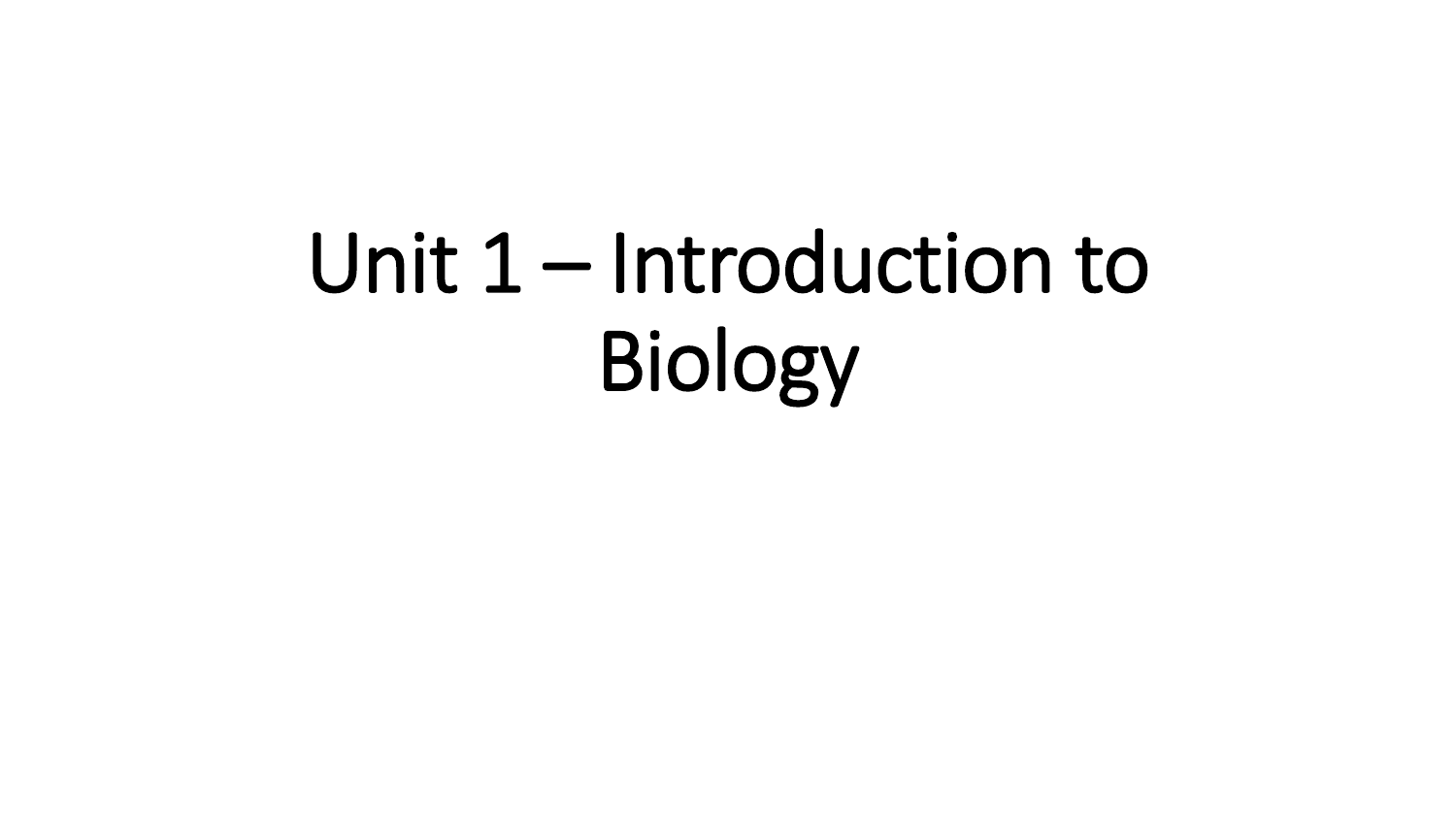### Aims:

#### **At the end of the course, students will be able to:**

- develop an interest and desire to expand and deepen knowledge in Biology.
- understand the concepts, phenomena principles and processes in Biology through collaborative learning practices
- adjudicate our place in nature, understand our interrelations and impact on the natural and social environment
- develop the ability to plan investigations, and solve problems in Biology
- Develop a sense of belonging to the environment and identify the country's natural habitats, together with a positive attitude towards fauna and flora, in order to foster responsibility and involvement in preserving and protecting nature and the quality of the environment.
- Develop sensitivity to current practical problems of everyday life.
- Develop an awareness of good habits for maintaining hygiene, health and quality of life.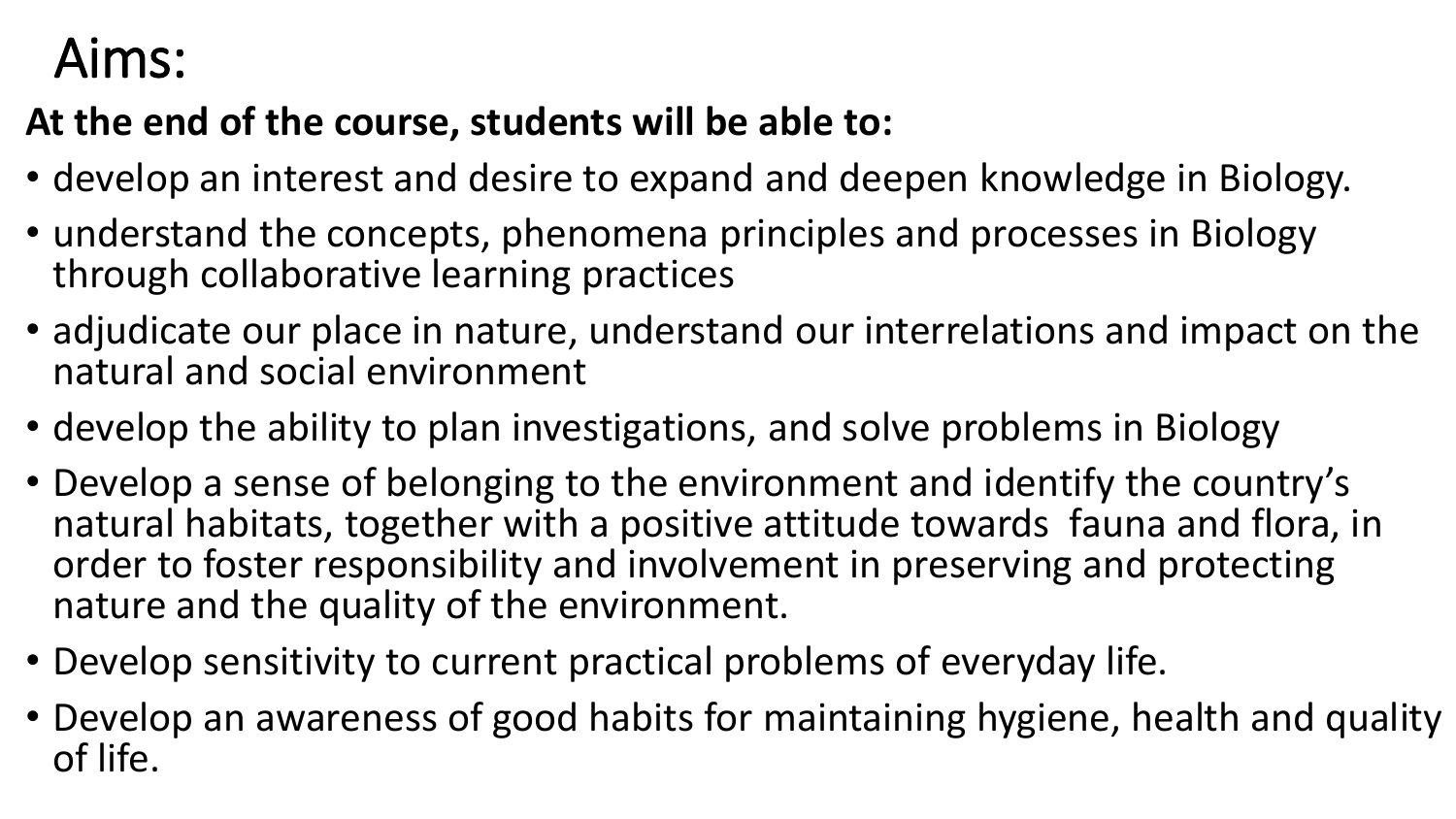Competency level 1.1.1: Elaborates on the nature, scope and importance of biology with reference to challenges faced by the mankind

**Contents:**

- **Nature, Scope and importance of biology**
- **Issues pertaining to biology** 
	- **Understanding biological diversity**
	- **Understanding the human body and its functions**
	- **Understanding plant life**
	- **Management of natural resources and environment**
	- **Sustainable food production**
	- **Understanding of diseases and causes**
	- **Legal and ethical issues**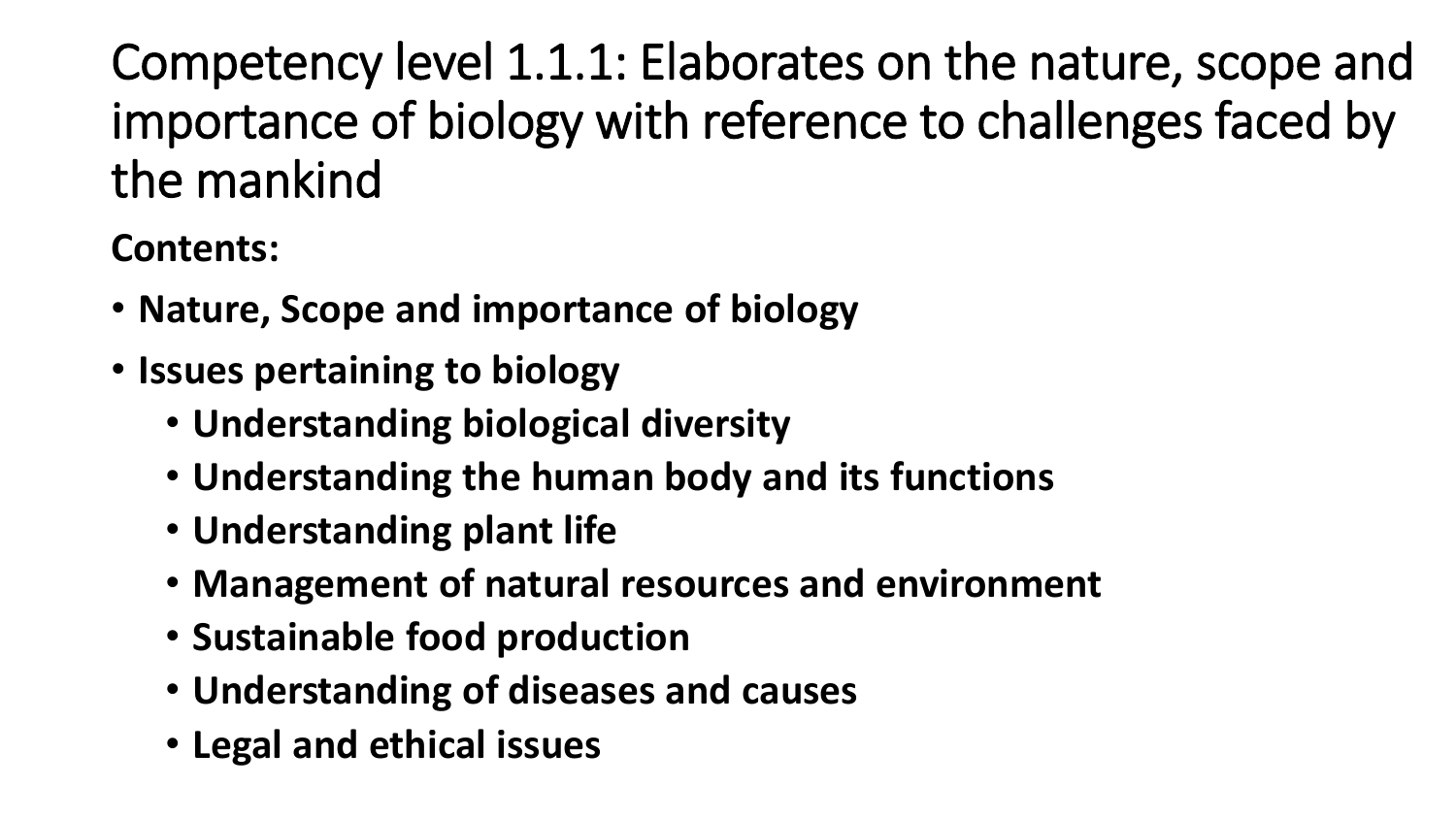# Learning outcomes for competency level 1.1.1

- **Students should be able to :**
	- **describe the nature, scope and importance of biology,**
	- **discuss the issues and challenges faced by mankind with reference to biology,**
	- **discuss how challenges are overcome using new technologies and**
	- **appreciate the study of biology as a multidisciplinary subject.**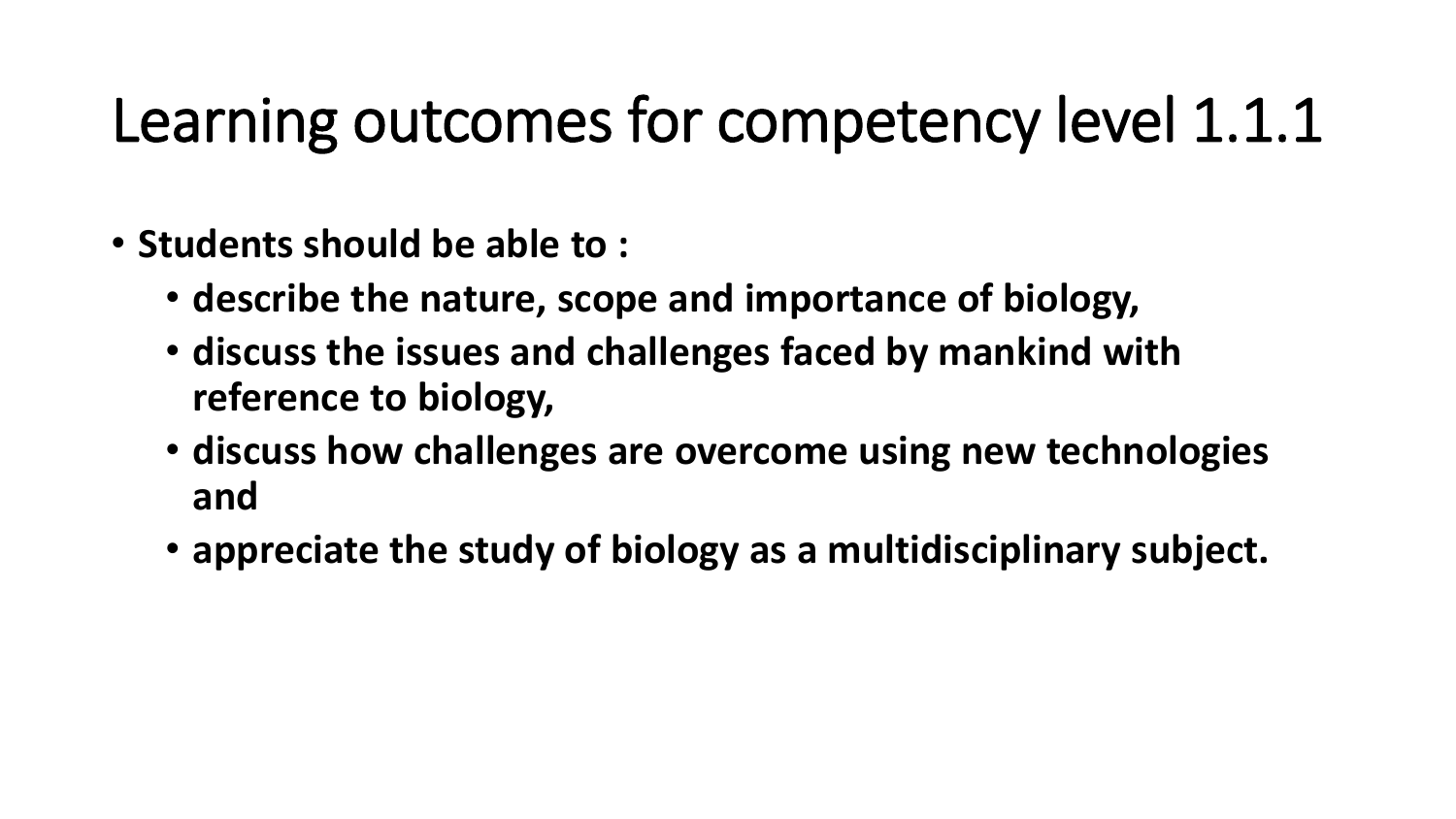### What to teach in two periods ?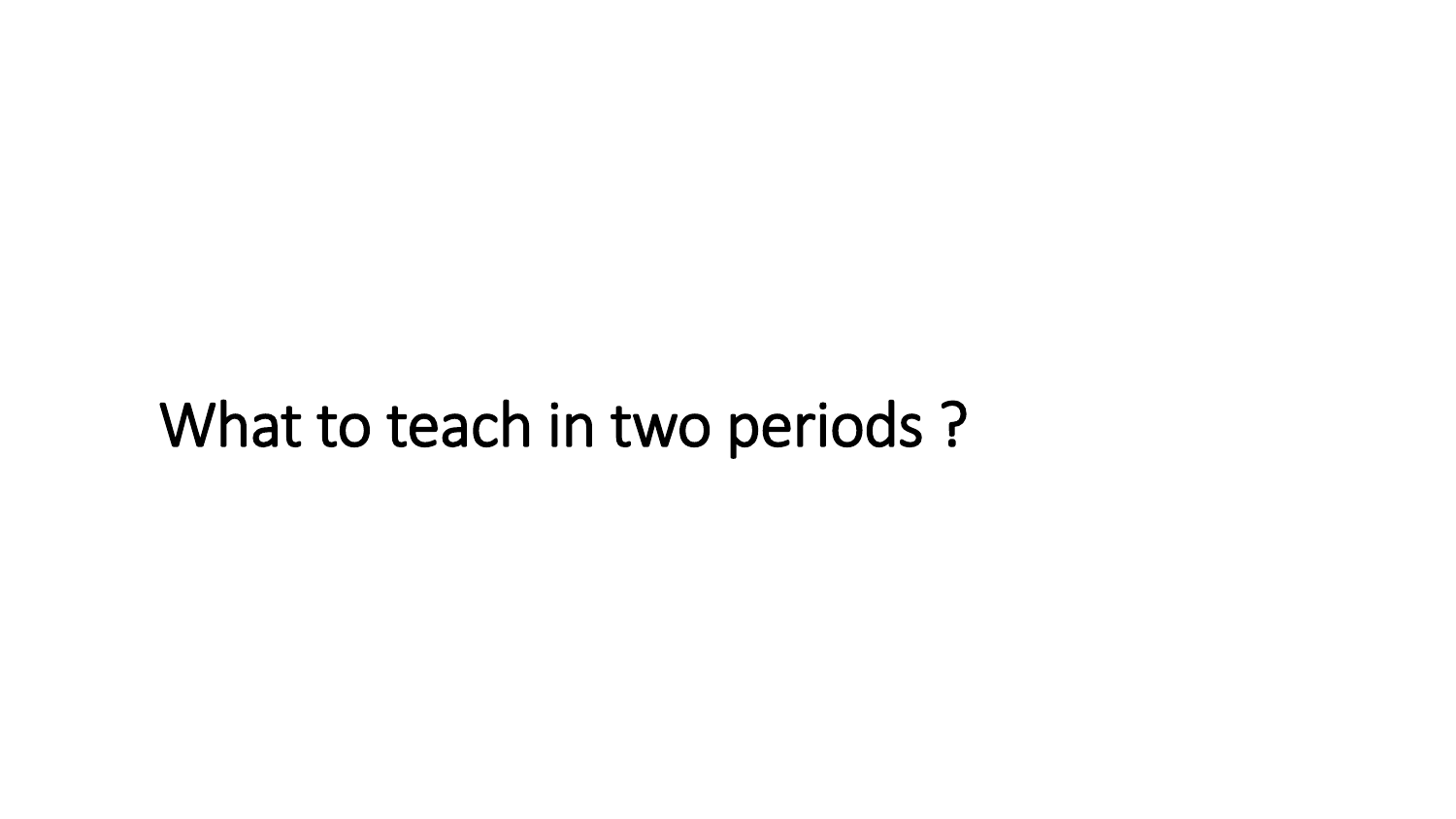### Nature, scope and importance of Biology:

• Biology is a branch of science that deals with the study of life. Scientific study of life.

(**What is life?** The condition that distinguishes animals, plants and microorganisms from inorganic matter. This includes capacity for growth, reproduction, functional activity, and continual change).

- Biology helps to know about the diversity in the living world, the ways by which it can be conserved, more about ourselves.
- Biology is a vast field. It includes the study of various aspects of living organisms and their interactions with the non-living components.
- Biology has three primary branches Botany (the study of plants), Zoology (the study of animals) and Microbiology (the study of microorganisms)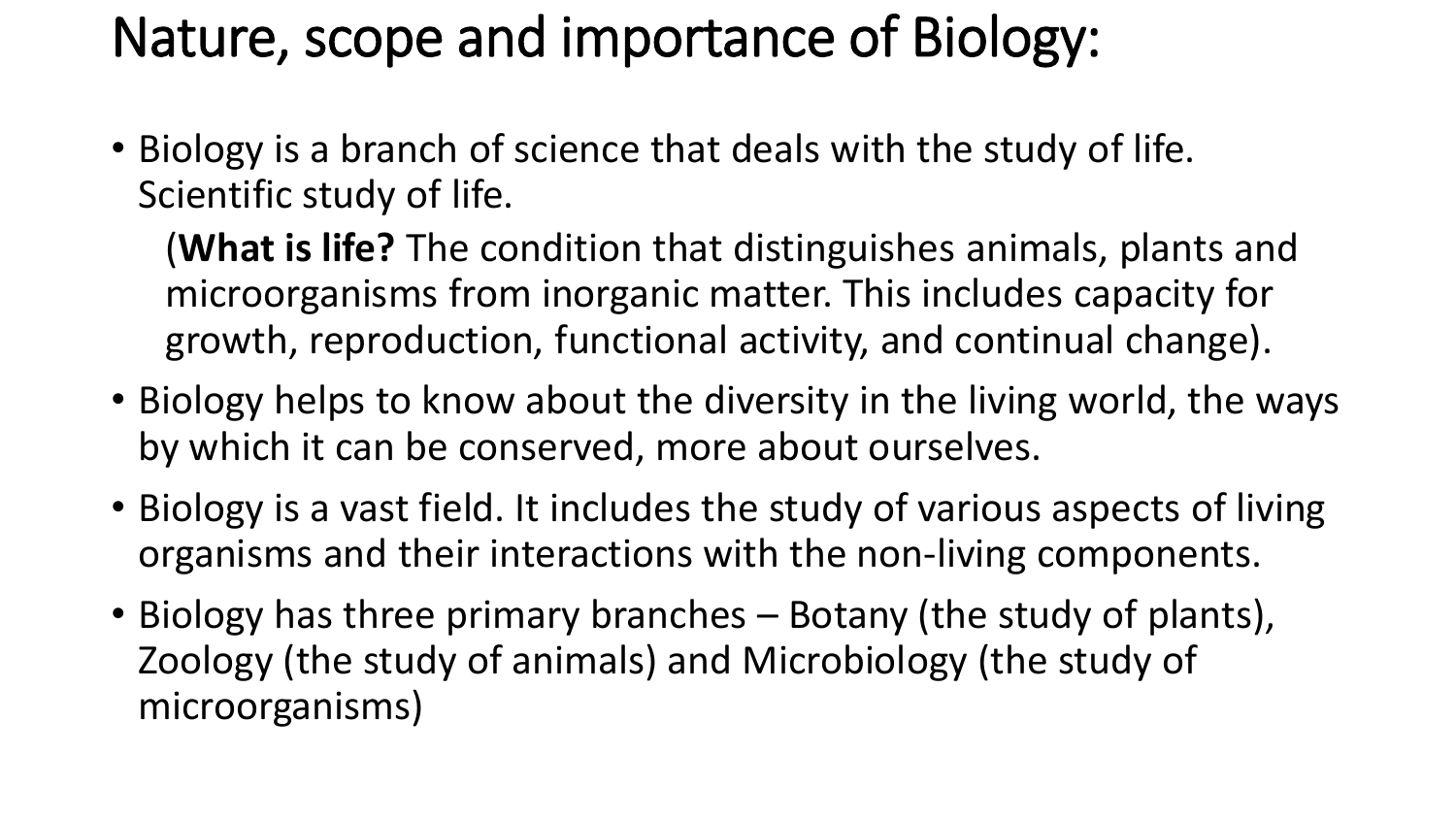# Nature, scope and importance of Biology – Contd.

- Some areas of study in these branches: Taxonomy (classification), Morphology (study of external form), Anatomy (study of internal structure), Histology (study of tissues), Cell Biology (Study of cells), Genetics (study of how characters pass to the next generation), Physiology (study of how the animals and plant function) etc.
- Interdisciplinary branches indicate the relationship of Biology with other branches of science. Some common interdisciplinary branches are Biophysics, Biochemistry, Biometry and Bioinformatics. Psychology and Sociobiology are interdisciplinary branches involving Biology and Social Sciences.
- Applied branches enable us to apply the knowledge gained from different areas to be used for welfare of man, animals and plants. These include branches like Agriculture, Animal husbandry, Aquaculture, Entomology, Aquaculture, Food technology and Biotechnology.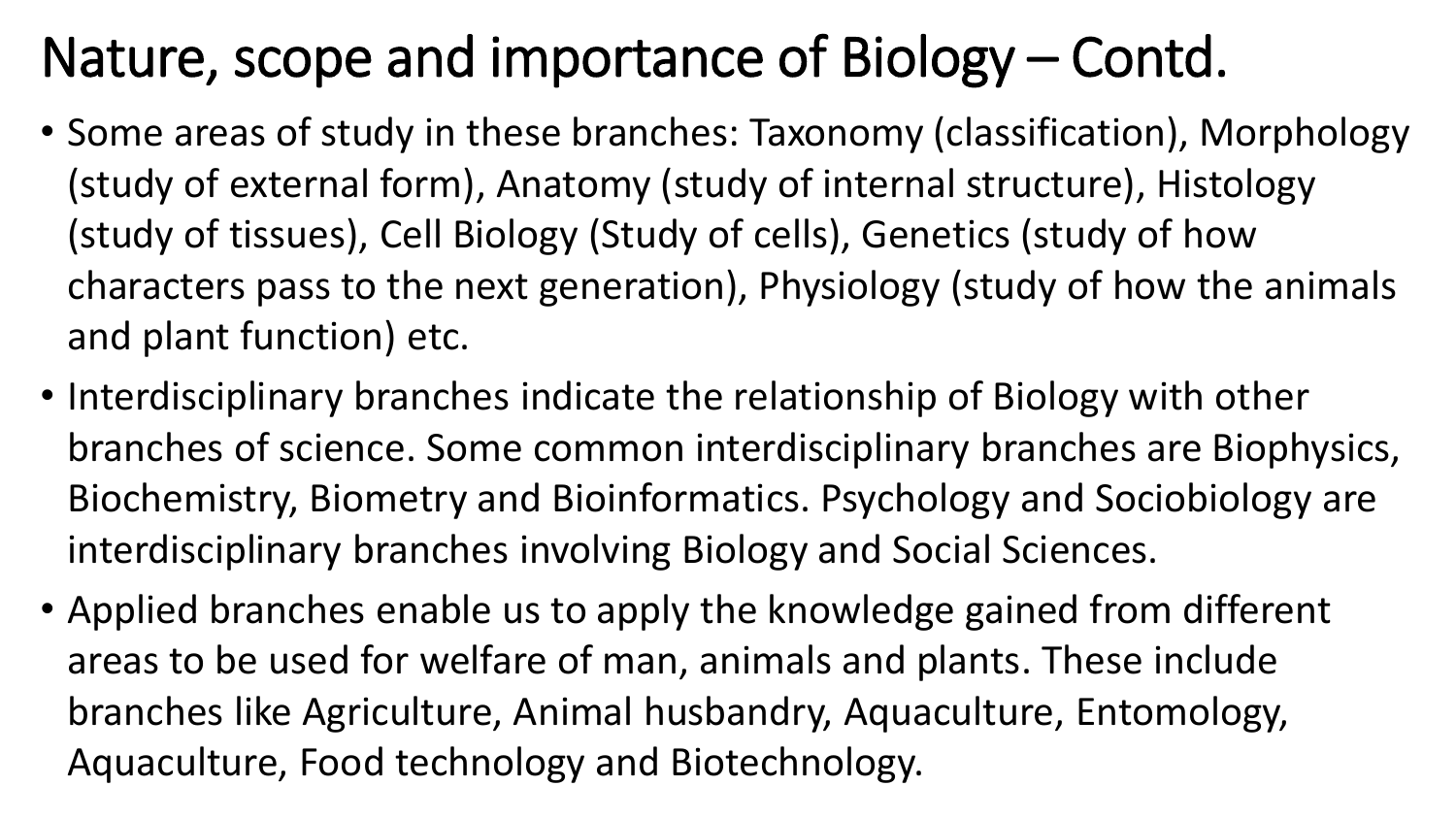### Nature, scope and importance of Biology – Contd.

- **Biology** is **important** to everyday life in many ways.
	- It helps to understand how our body is made, how it functions and how it could be maintained in a healthy manner
	- it helps to understand the resources we use and potential threats to those resources
	- it helps to understand our environment we live, threats to our environment and how we could conserve our environment.
	- it helps to understand how life originated on earth and how it has evolved over time.
	- it helps to understand how the characters pass from generation to generation.
	- It helps to improve our health
	- It helps to increase food production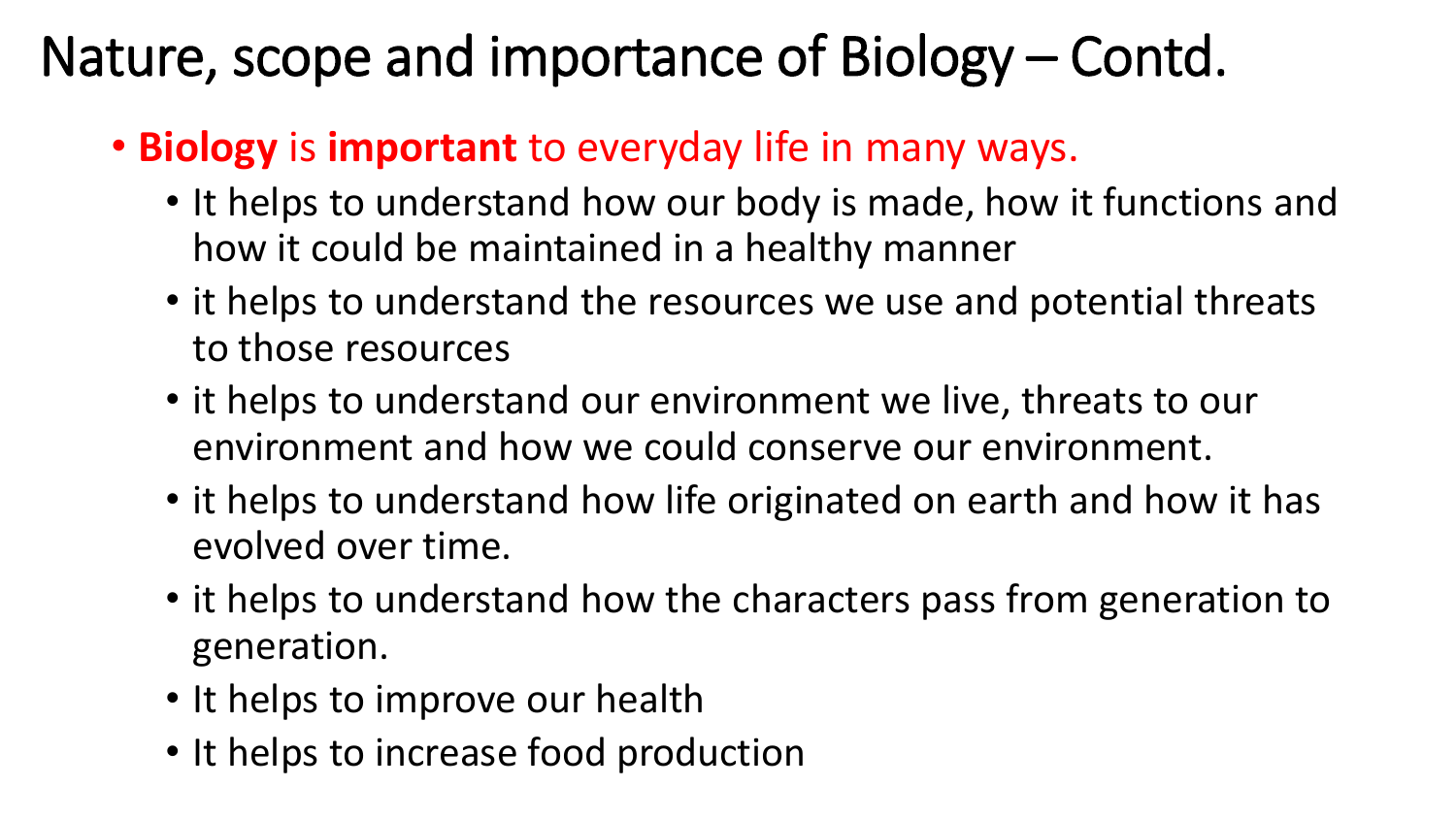### Issues pertaining to Biology:

#### **Understanding Biological Diversity**

- Biological Diversity :The variety of life on earth; The number of species of plants, animals, and microorganisms, the diversity of genes in these species, the different ecosystems on the planet, such as deserts, rainforests and coral reefs are all part of a biologically diverse Earth.
- Diversity of these is huge Hence, it is very difficult to understand all of them
- Number of species on earth:
	- Estimated Number: 10 -100 million
	- Described and catalogued: 1.2 million
- Number of genes in humans: 19,000-20,000
- Number of ecosystems: An ecosystem includes all of the living things (plants, animals and microorganisms) in a given area, interacting with each other, and also with their non-living environments : How many ???

How challenges could be overcome by new technologies?: Molecular Biology, genetic engineering,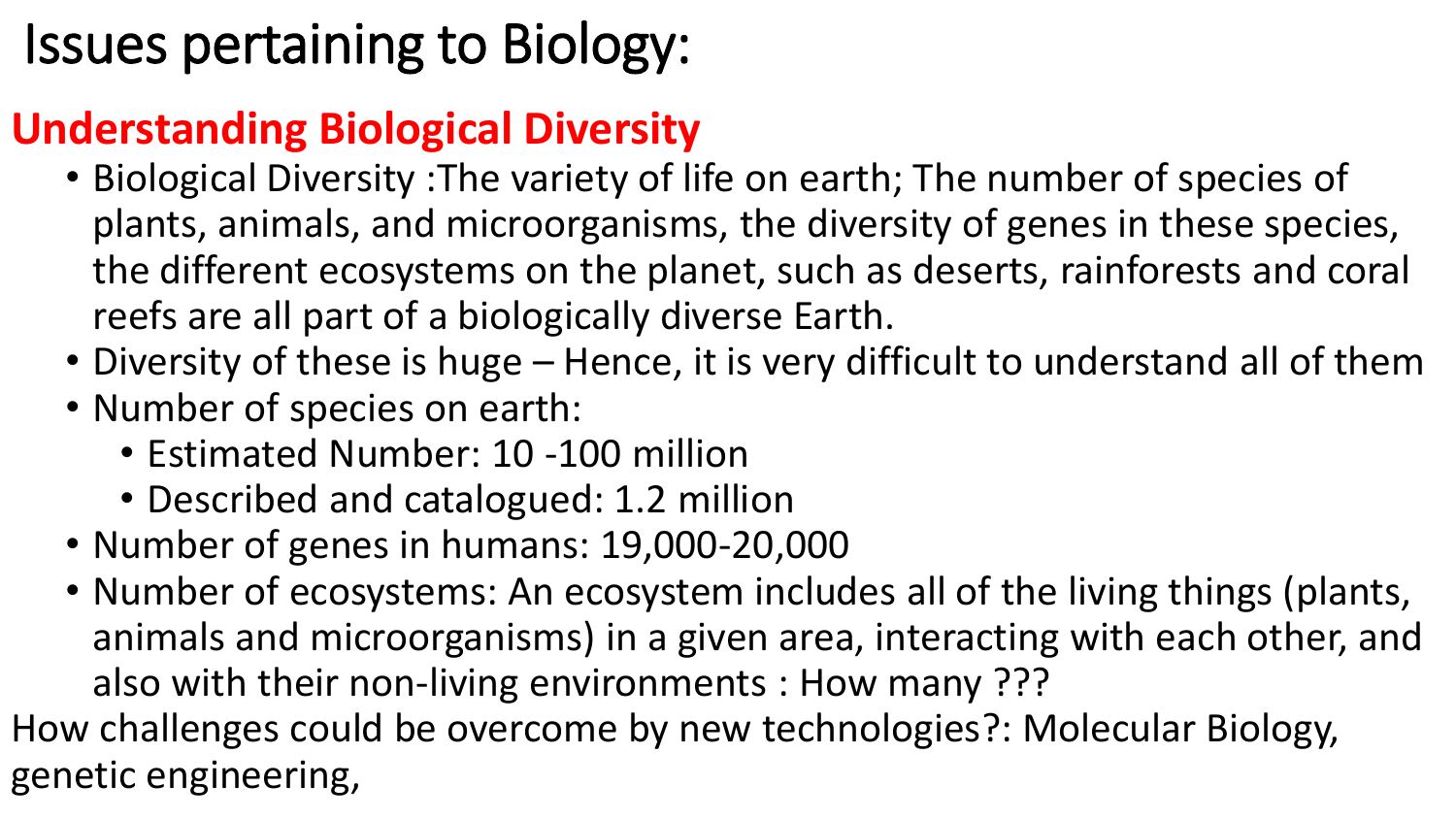#### **Understanding the human body and how it functions**

- Many thing are not known yet.
- New research is continuously being done; understand what triggers ageing, how cancer originates, how it can be suppressed/controlled, how brain works, the interrelationship between an individual's characteristics (phenotype) and its DNA sequence, - Use of molecular Biology, Nanotechnology, Biophysics, DNA Technology

#### **Understanding the plant life**

- Many are not known about plant life too.
- How plants function?
- How they synthesize various material in their bodies?

How challenges are over come by new technologies?:

Use of molecular Biology, Nanotechnology, Biophysics, DNA Technology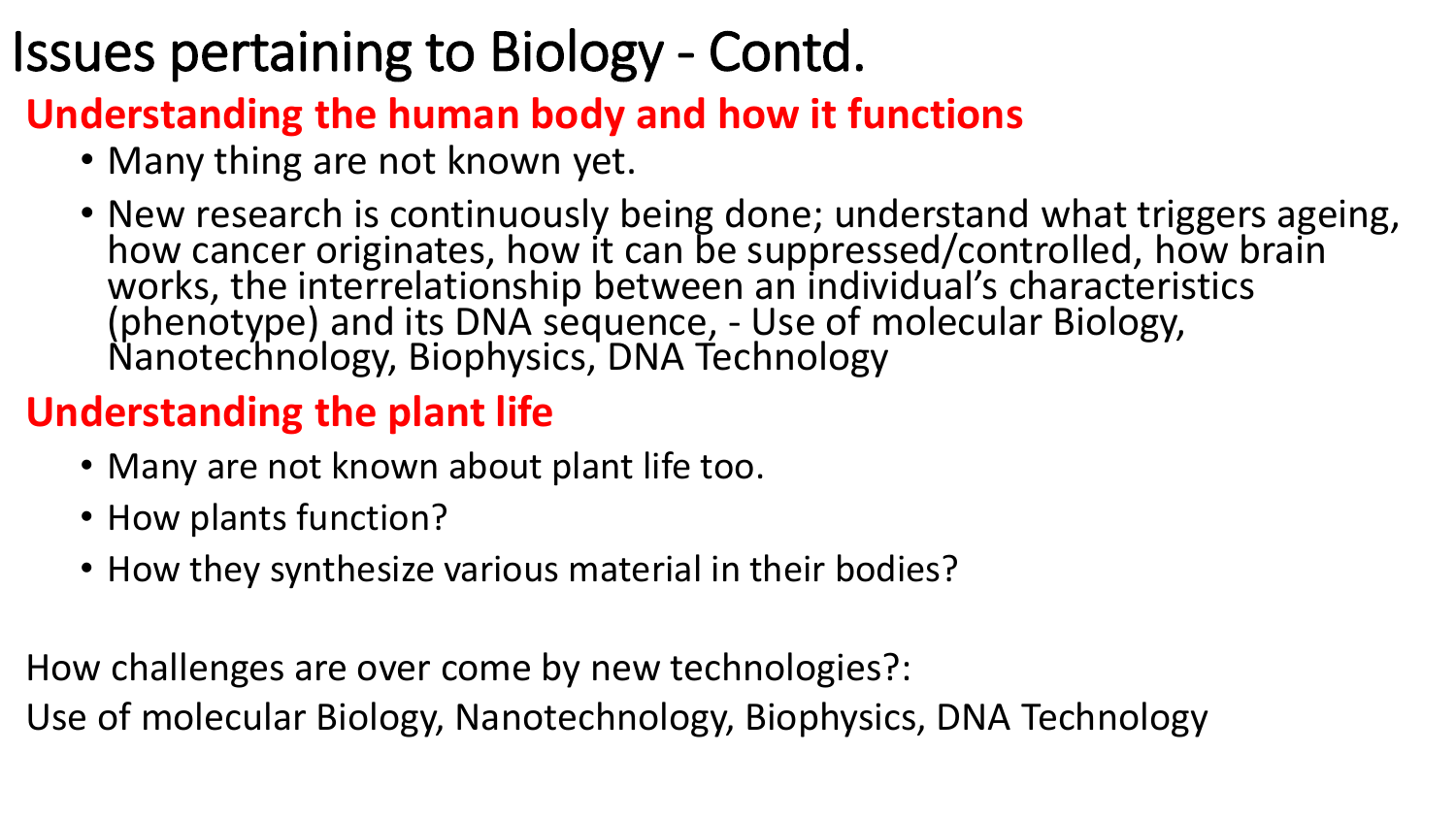#### **Management of natural resources and environment**

- Very important issue
- Must fill existing gaps in our understanding of the processes that produce biodiversity and contribute to its loss, and to gain a fundamental understanding of how diversity affects productivity, and invasive ability of certain species and anthropogenic impacts
- How utilization of natural resources could be managed to get the benefits in a sustainable manner
- How environment could be managed
- How degraded environments could be restored (Discuss with current information)
- What are the current environmental issues and how they could be solved/mitigated.

**Use of Bioinformatics** - an interdisciplinary field that develops methods and software tools for understanding biological data. It combines computer science, statistics, mathematics, and engineering to analyze and interpret biological data.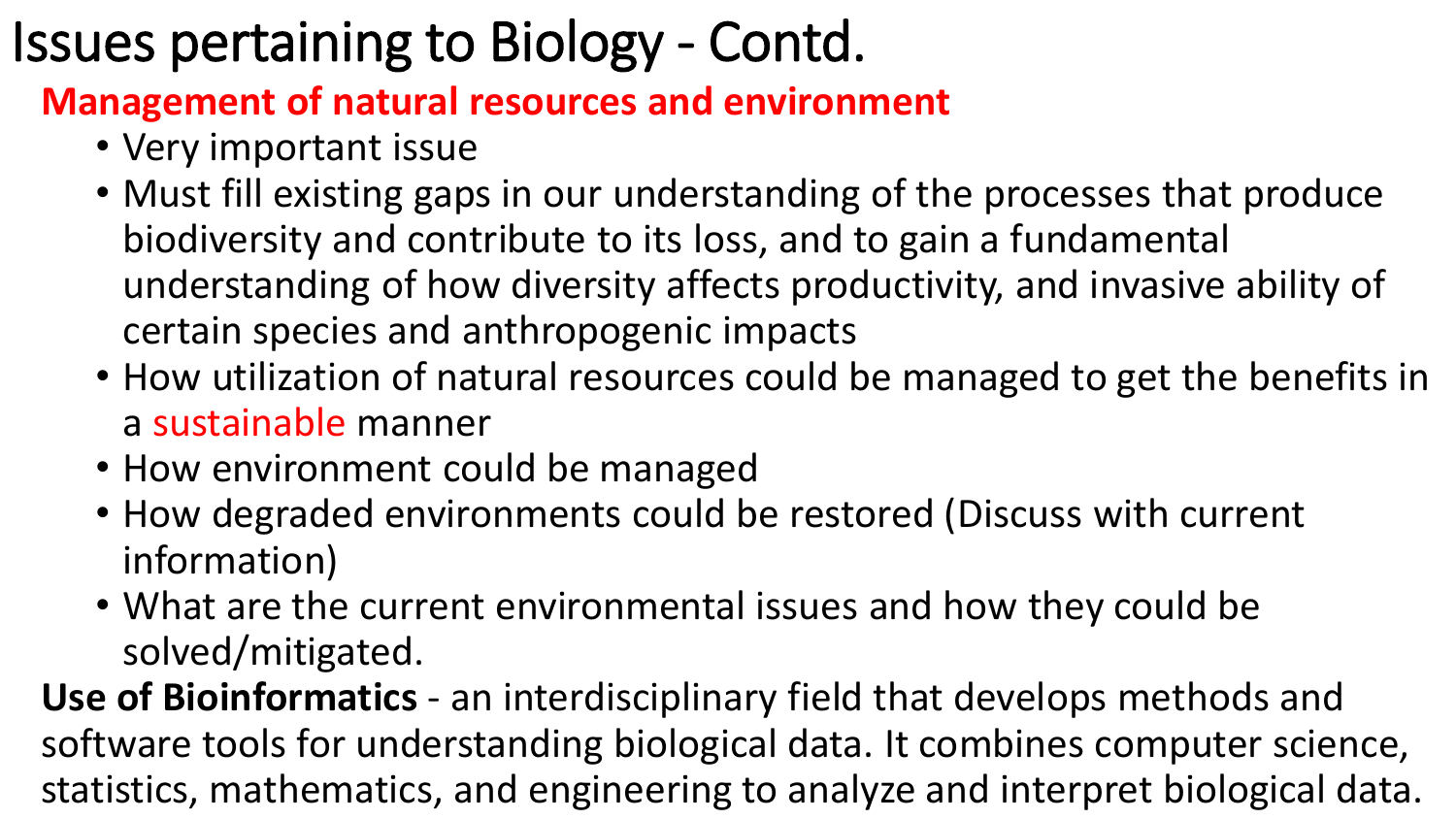#### **Sustainable food production**

- Human population is ever increasing
- Environment is getting degraded
- How these affect food production?
- How Biology can contribute to increase food production?
	- Improving the quality of the soil by biological methods e.g. Using microorganisms Biotechnology
	- Improving the productivity of plants and animals that are used as food: Breeding techniques, Genetical improvement – Genetic engineering, molecular biology
	- Reducing losses due to pests and diseases or in storage.
	- Sustainability is also important in food production the methods that are used must be useful for many future generations rather than for few seasons.
	- Sustainability includes reducing the carbon footprint of the farming methods also.
	- The amount of carbon dioxide released into the atmosphere as a result of the activities of a particular individual, organization, or community.

Use of Biotechnology – Give examples; Nanotechnology - nanocapsules containing herbicides; bionanosensors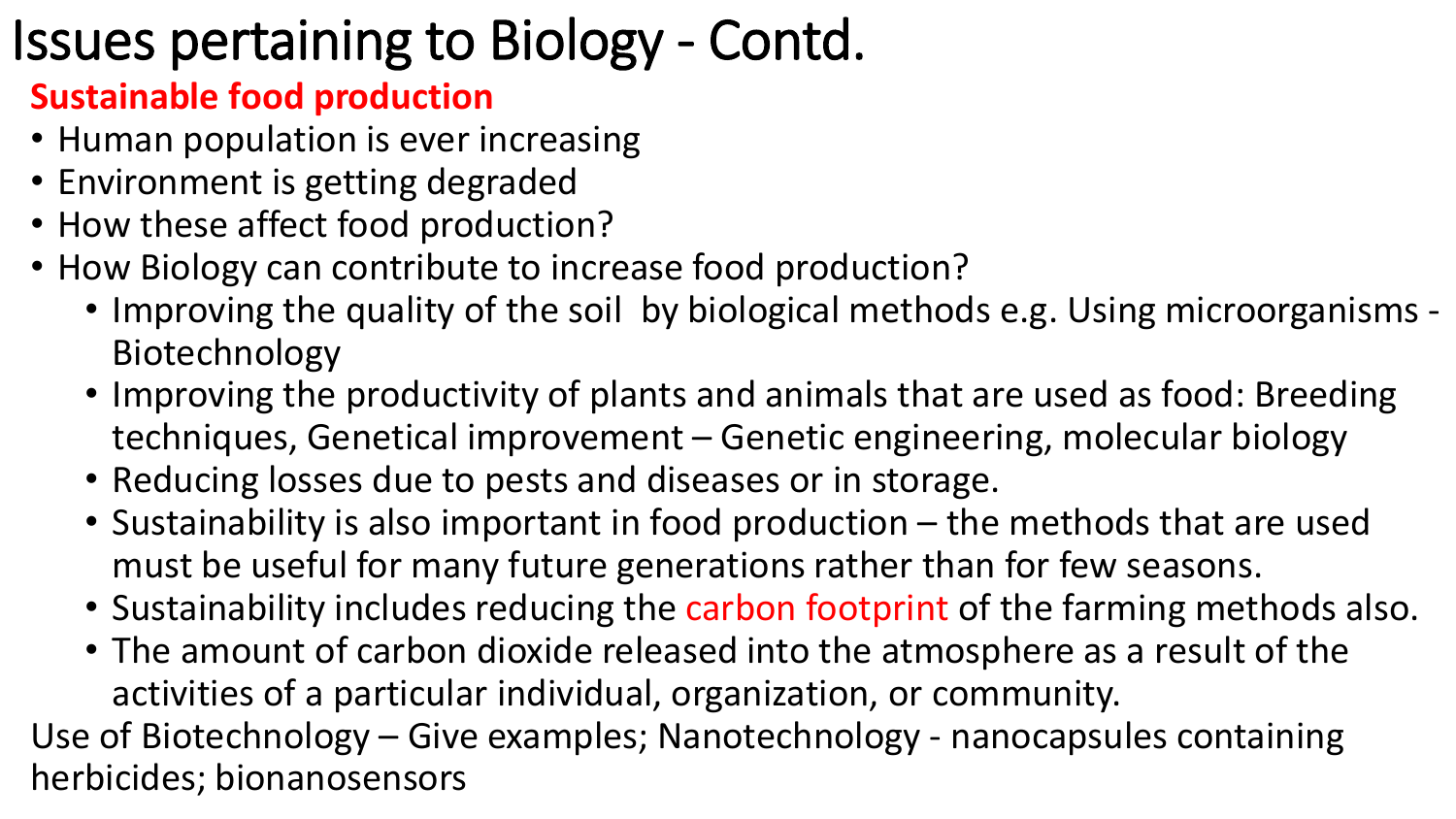#### **Understanding diseases and causes**

- Emerging diseases Give some current examples
	- Leishmaniasis caused by the protozoan *Leishmania* parasites which are transmitted by sand flies.
	- Dengue Dengue virus Transmitted by *Aedis aegyptii* and *Aedis albopictus* change in feeding pattern – Use of Biotechnology
	- CKDu Where distributed Reasons? Use of Bioinformatics, Computational Biology
	- Cancer Many research is being done Use of Nanomedicine Nanorobots

#### **Legal and ethical issues**

Give current examples where modern technology in Biology has been used in legal matters – Identifying criminals, paternity tests

Ethical issues in Biology – Discuss giving examples; killing animals for research, asking highly personal questions in research, Killing endangered animals for research, etc.,

How challenges could be overcome by new technologies?: DNA Technology etc.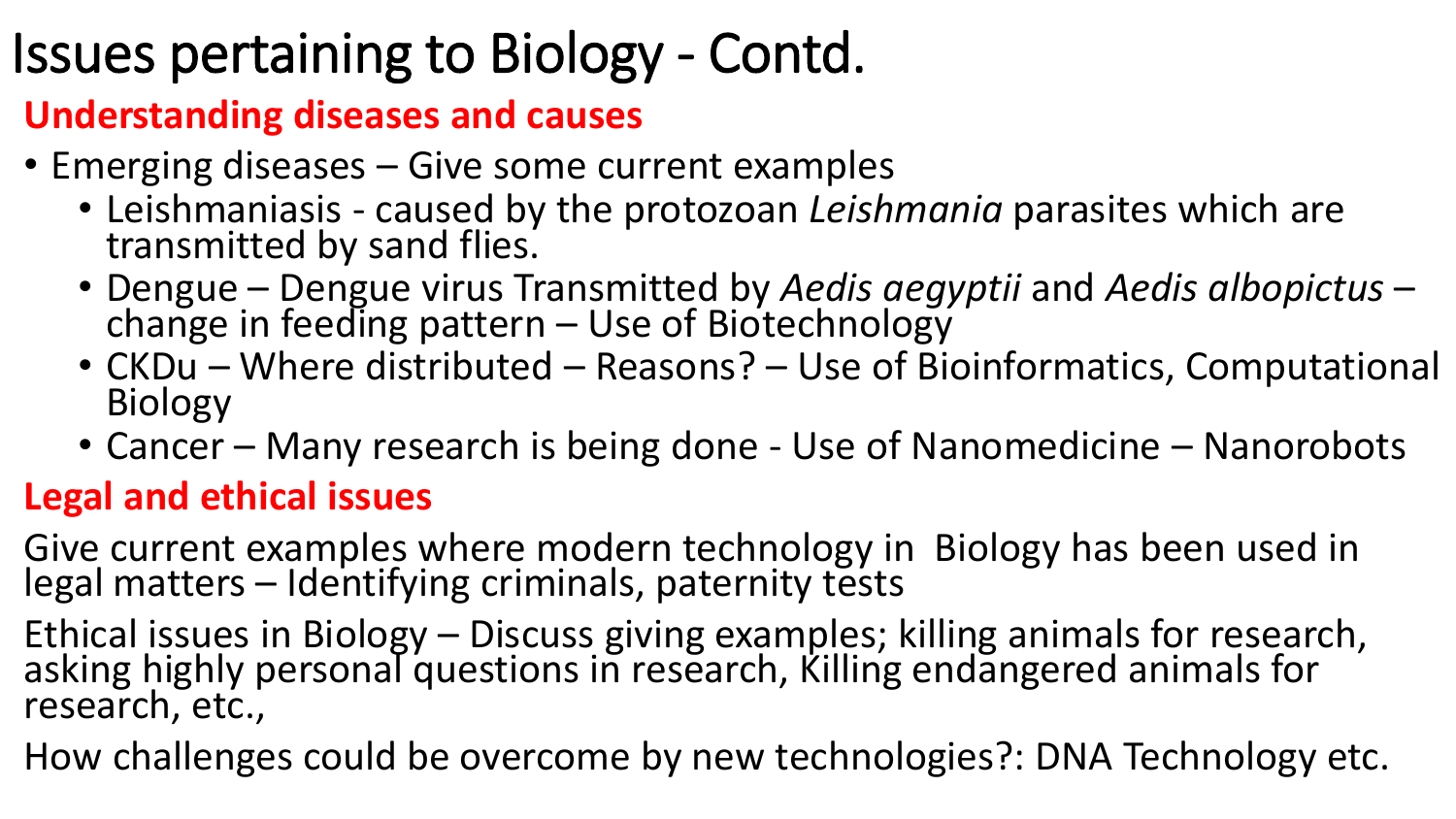# Competency Level 1.1.2.: Reviews the nature and organizational patterns of the living world

#### **Contents**

- **Diversity of organisms– size, shape, form, habitat**
- **Characteristics of organisms** 
	- Order and organization
	- Metabolism
	- Growth and development
	- Irritability and coordination
	- Adaptation
	- Reproduction
	- Heredity and evolution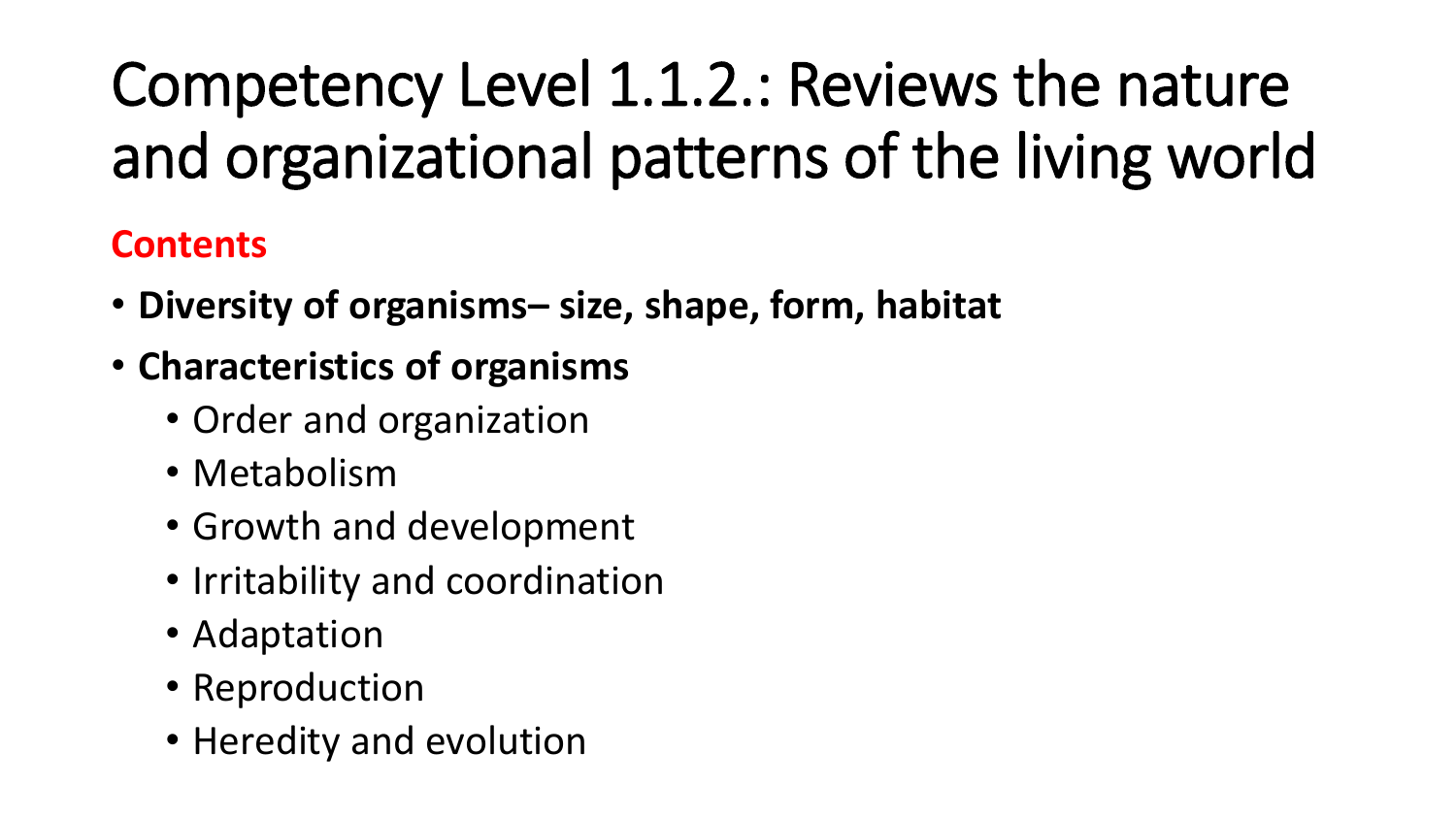# Competency Level 1.1.2.: Reviews the nature and organizational patterns of the living world – Contd.

Contents: Contd.

- Hierarchical levels of organization of living things
	- Molecules
	- Organelles
	- Cells
	- Tissues
	- Organs
	- Organ systems
	- Organism
	- Population
	- Community
	- Ecosystem
	- Biosphere
- Cell as the basic structural and functional unit of life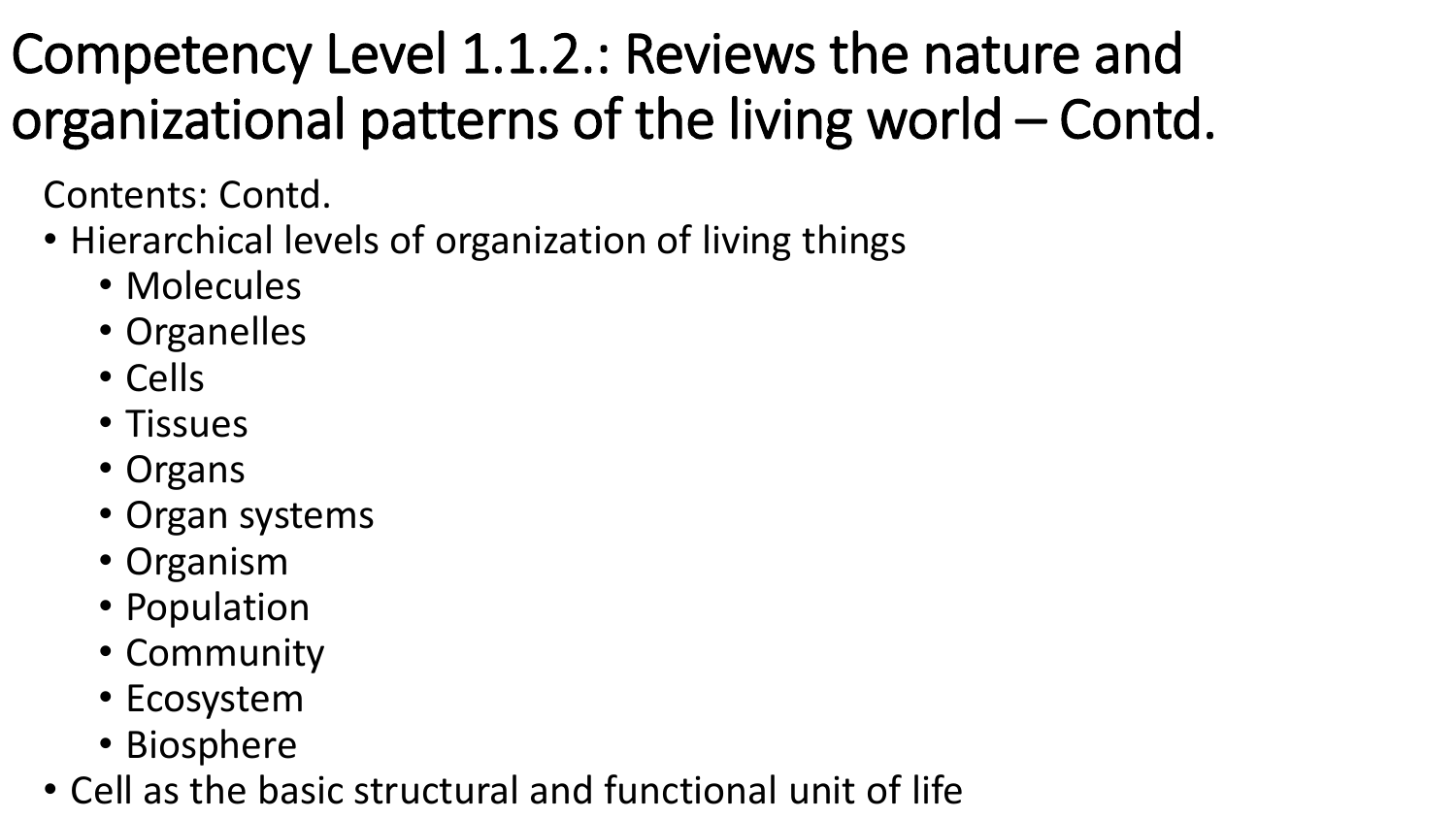### Learning outcomes for competency level 1.1.2:

**Student should be able to:** 

- **discuss the wide range in shapes, sizes , forms and habitats of living organisms**
- **elaborate characteristics of living organisms**
- **construct the hierarchical levels of organization with suitable examples**
- **justify the cell as the basic structural and functional unit of life**
- **appreciate all kind of organisms and their interactions**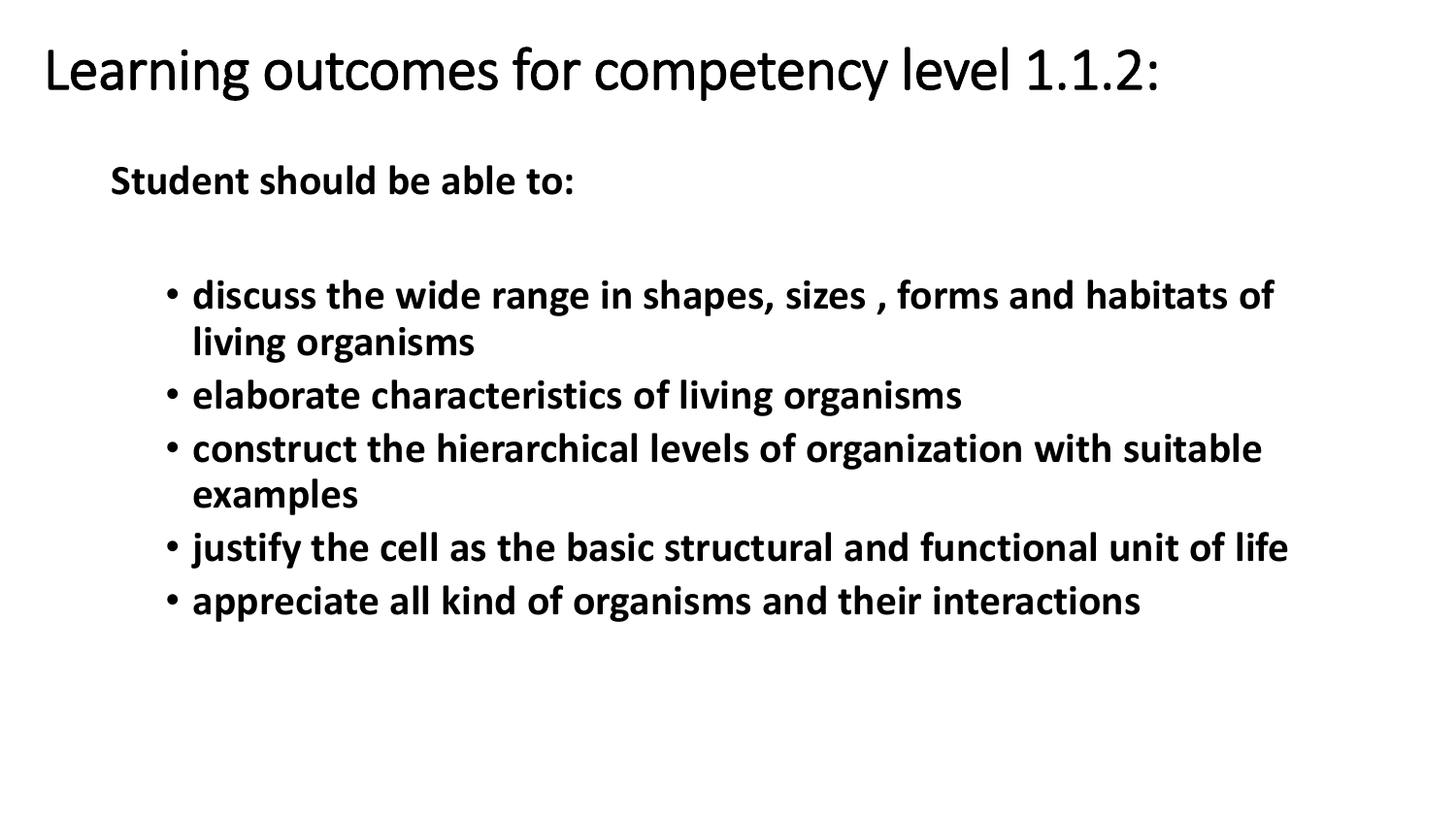### What to teach in three periods ?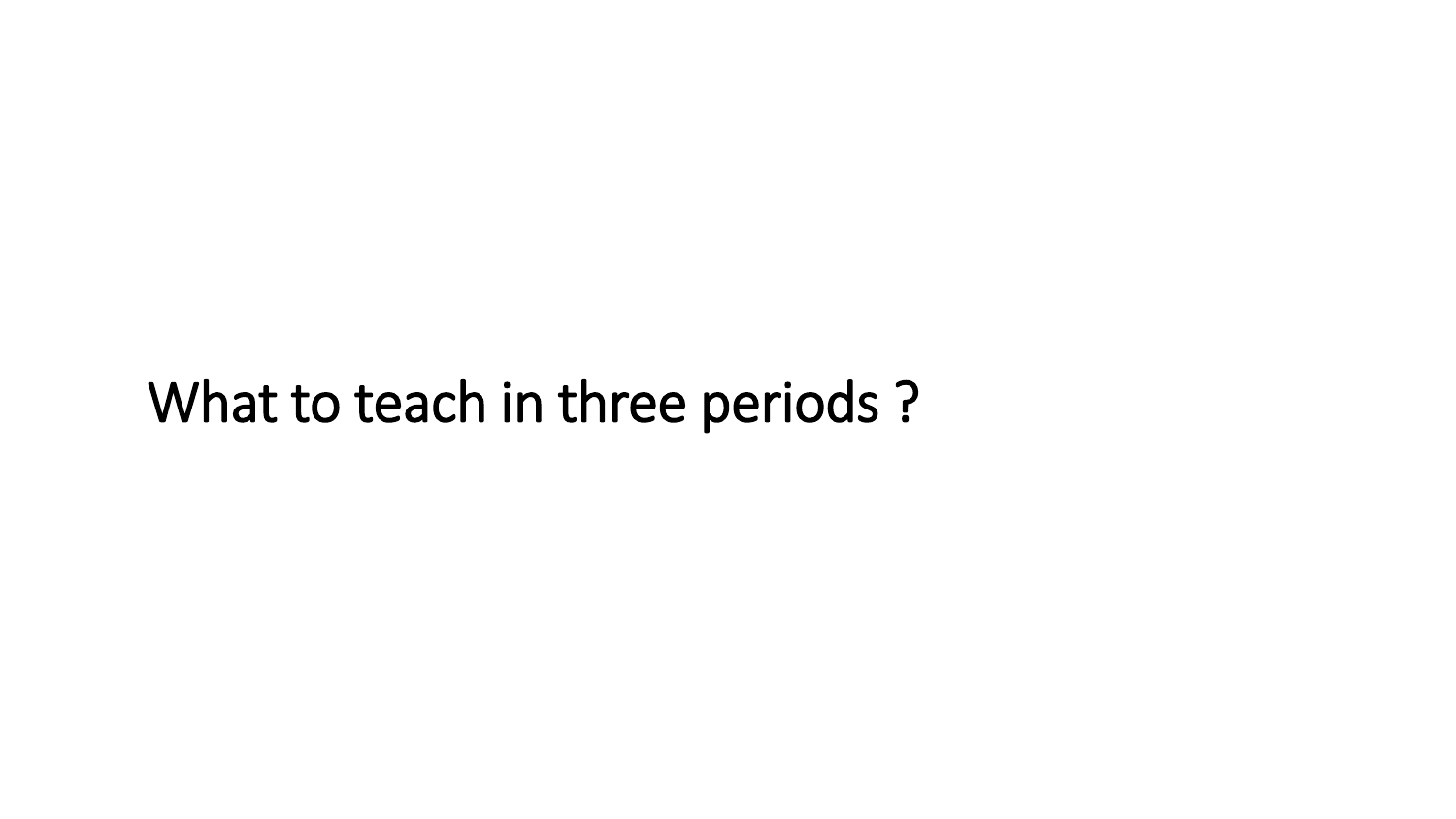# Diversity of organisms -– Size, shape, form, habitat

- Give the sizes of organisms of different groups: Microbes – Blue whale Size ranges of different groups: Viruses Bacteria Fungi plants Animals
- State the shapes
- Indicate the shapes of microscopic organisms Give examples
- Also indicate that some do not have a definite shape Give examples
- Variation of shape of animals Get examples from students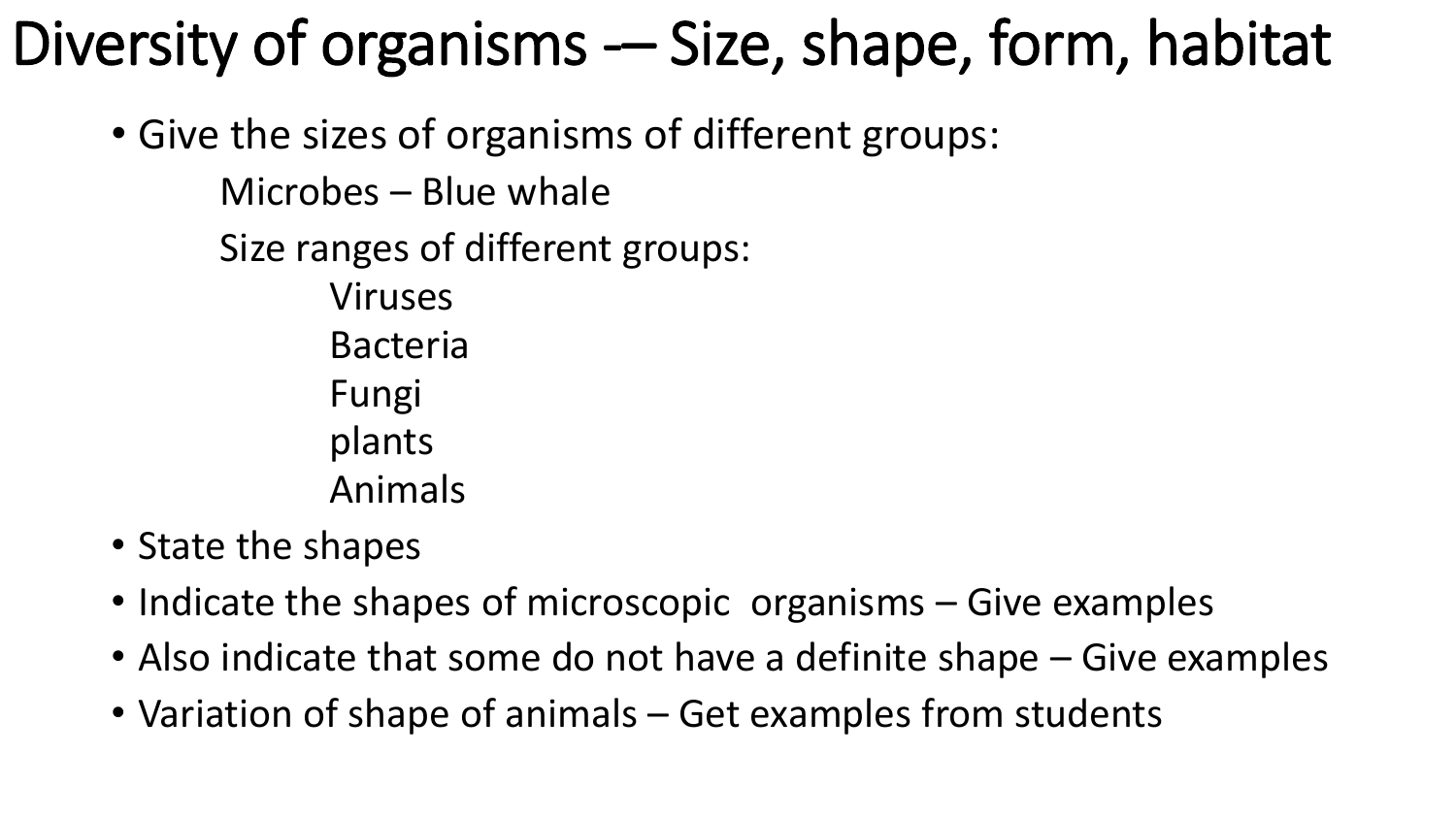# Body form and habitat

- Variation of body form- Get examples from students and relate those to the habitat :
	- Fish & Birds Spindle shape (fusiform) to reduce friction while moving:
	- Snakes: Long slender body: to creep
	- Elephant: Trunk, large legs for what?
	- Horse: Narrow body and long slender legs with reduced number of digits
	- Whale and any other marine mammal- ?????
	- Show pictures
	- Give some more examples to make the lecture interesting.
	- Let the students think how body form is related to their habitat.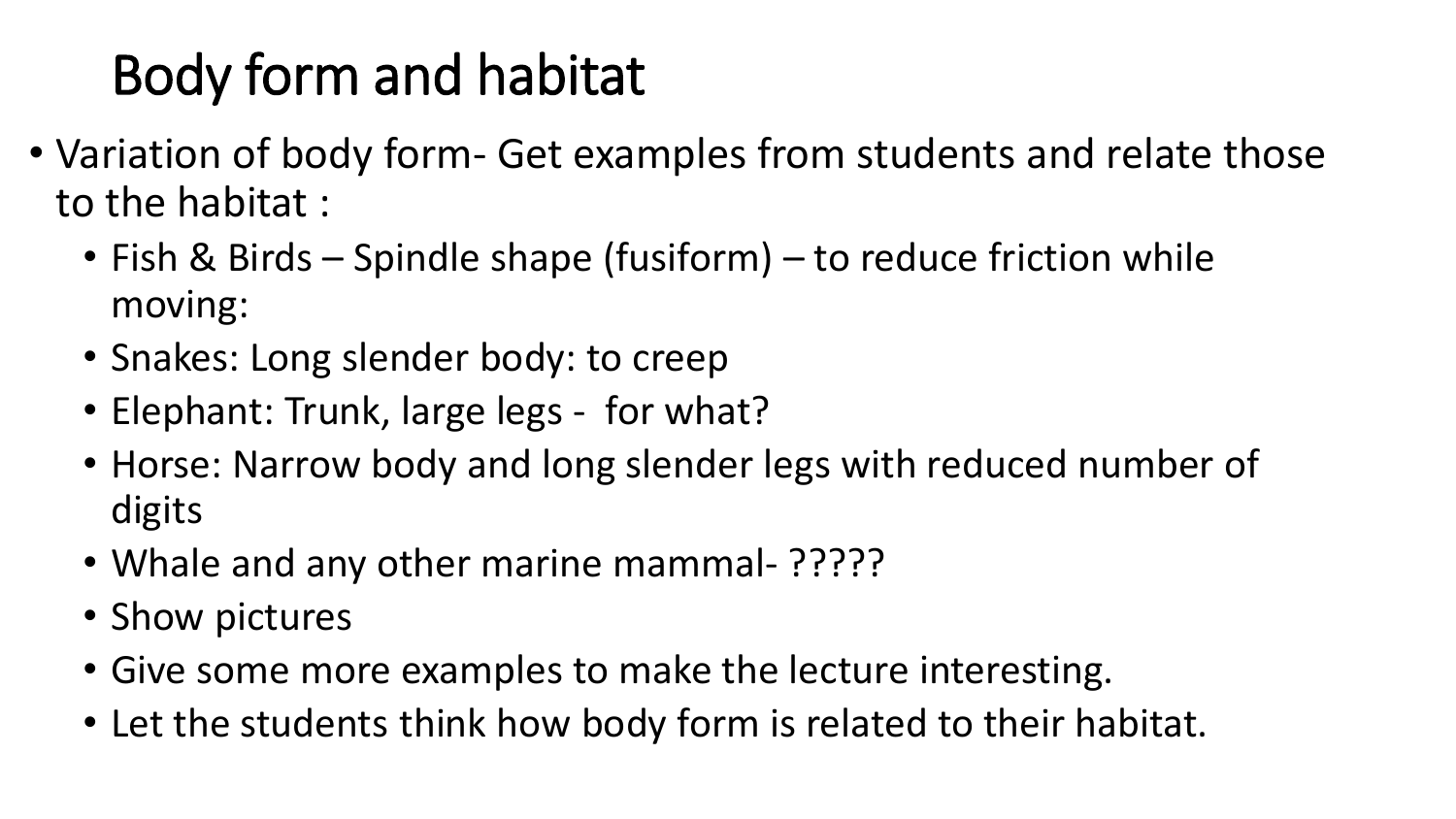# Characteristics of Living organisms

- Describe the characteristics given in the syllabus
	- Order and organization
	- Metabolism
	- Growth and development
	- Irritability and coordination
	- Adaptation
	- Reproduction
	- Heredity and evolution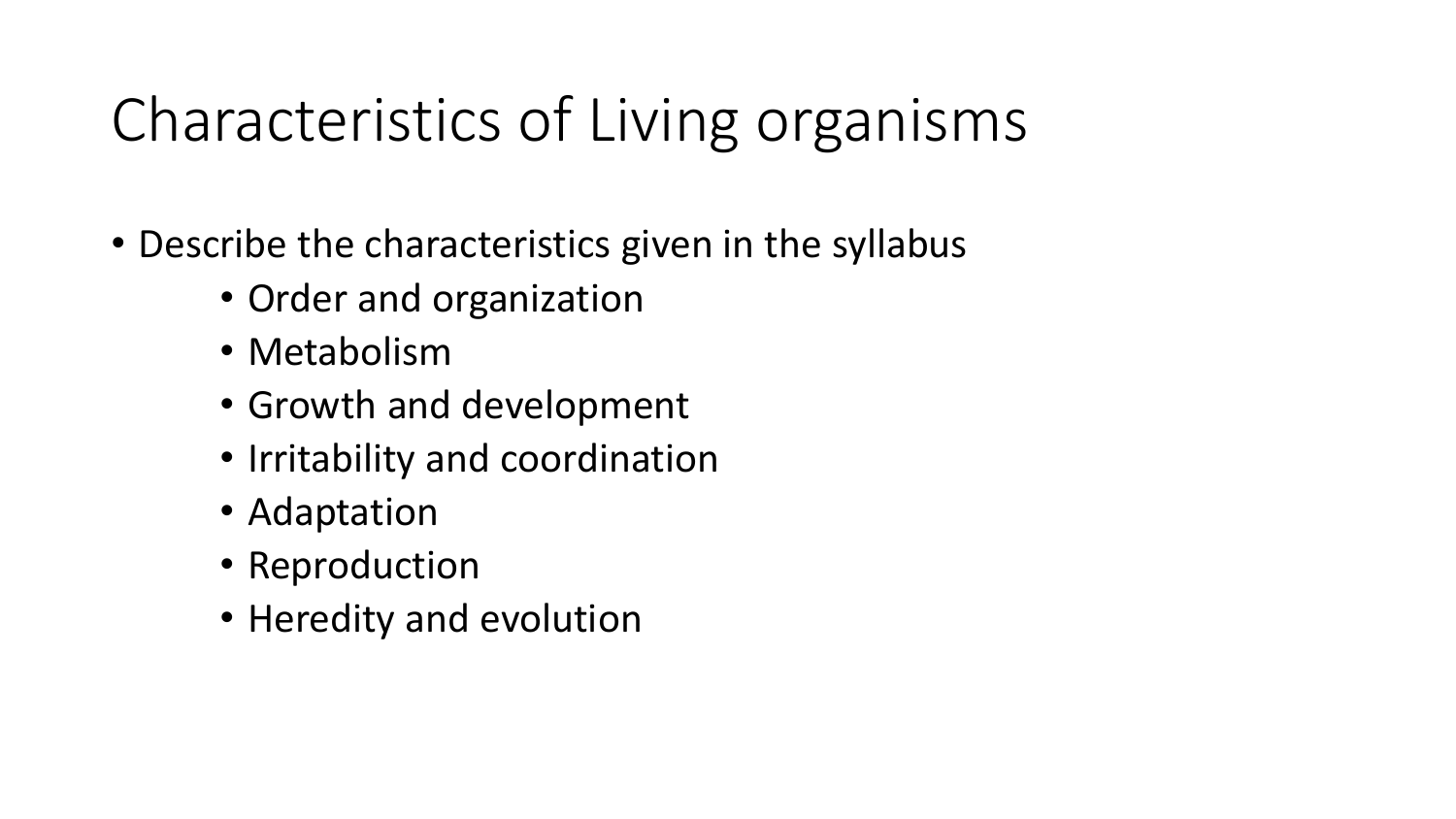# Order and organization

- **Order:** Illustrate the highly ordered structure of life. Take a suitable example (e.g. A flower)
- Organization: Living organisms have a high organization also. show the different levels of organization from molecules to organism level. Briefly describe these.
	- Molecules
	- Organelles
	- Cells
	- Tissues
	- Organs
	- Organ systems
	- Organism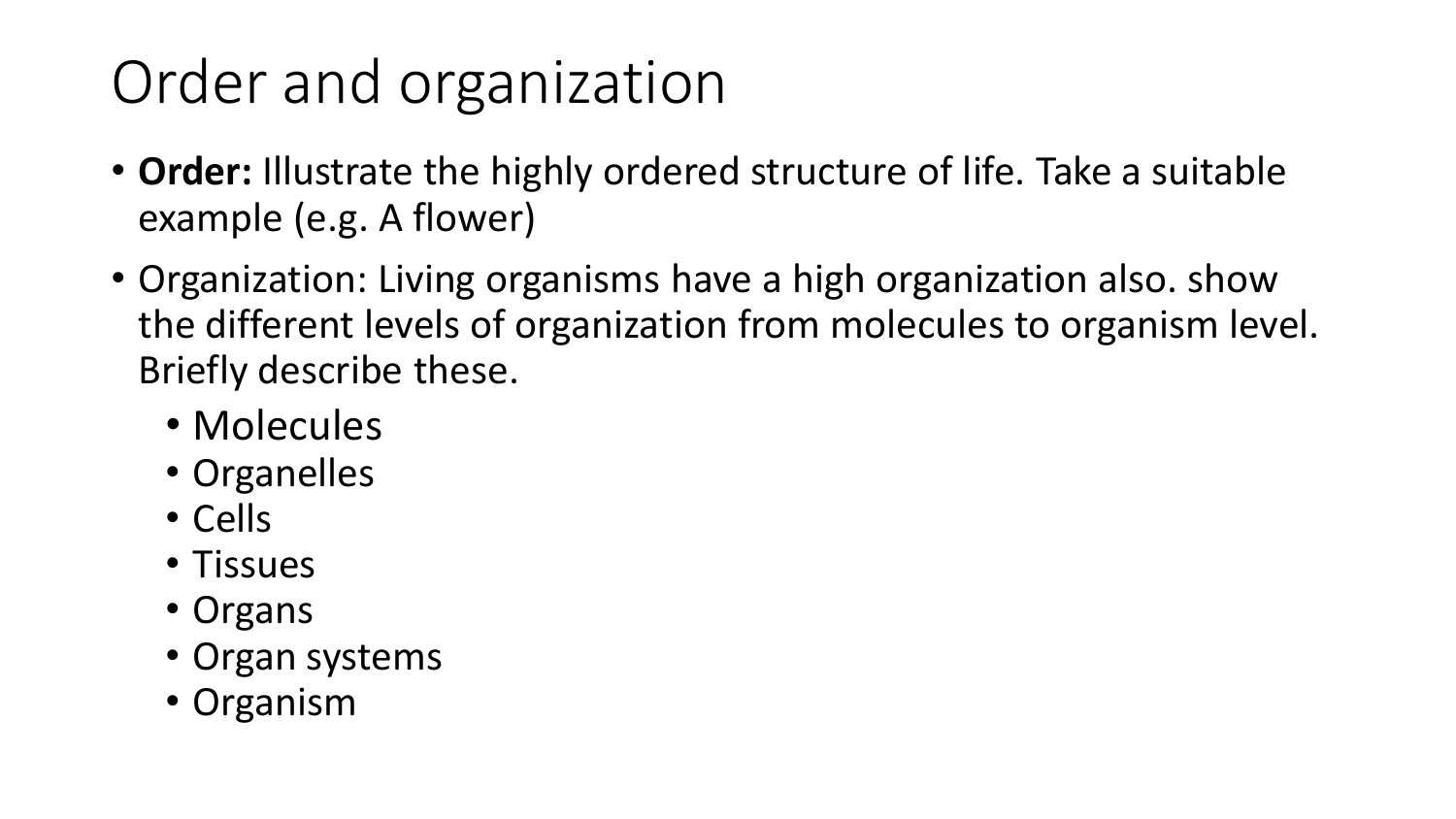# Metabolism

- Metabolism is the term used to describe all chemical reactions involved in maintaining the living state of the cells and the organism.
- Metabolism: two categories:
	- Catabolism the breakdown of molecules to obtain energy
	- Anabolism the synthesis of all compounds needed by the cells using energy
- Metabolism is linked to nutrition and availability of nutrients.
- Take a suitable example: e.g. butterfly obtains fuel in the form of nectar from flowers. The butterfly use chemical energy stored in its food to provide energy for flight and other work.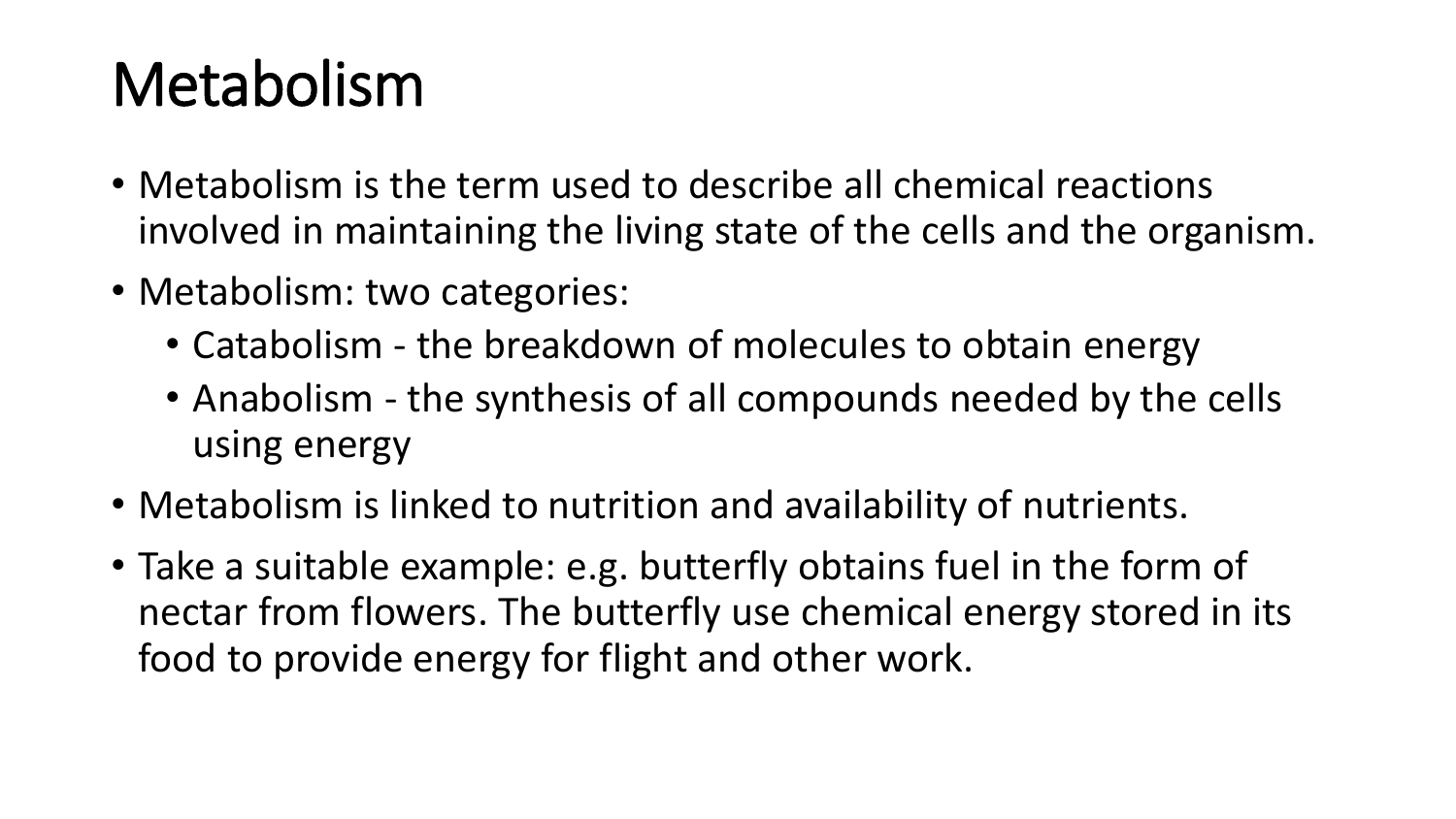# Growth and development

- Cell division the orderly formation of new cells.
- Cell enlargement the increase in size of a cell. Cells grow to a certain size and then divide.
- An organism gets larger as the number and size of its cells increases.
- Inherited information carried by genes controls the pattern of growth and development of organisms.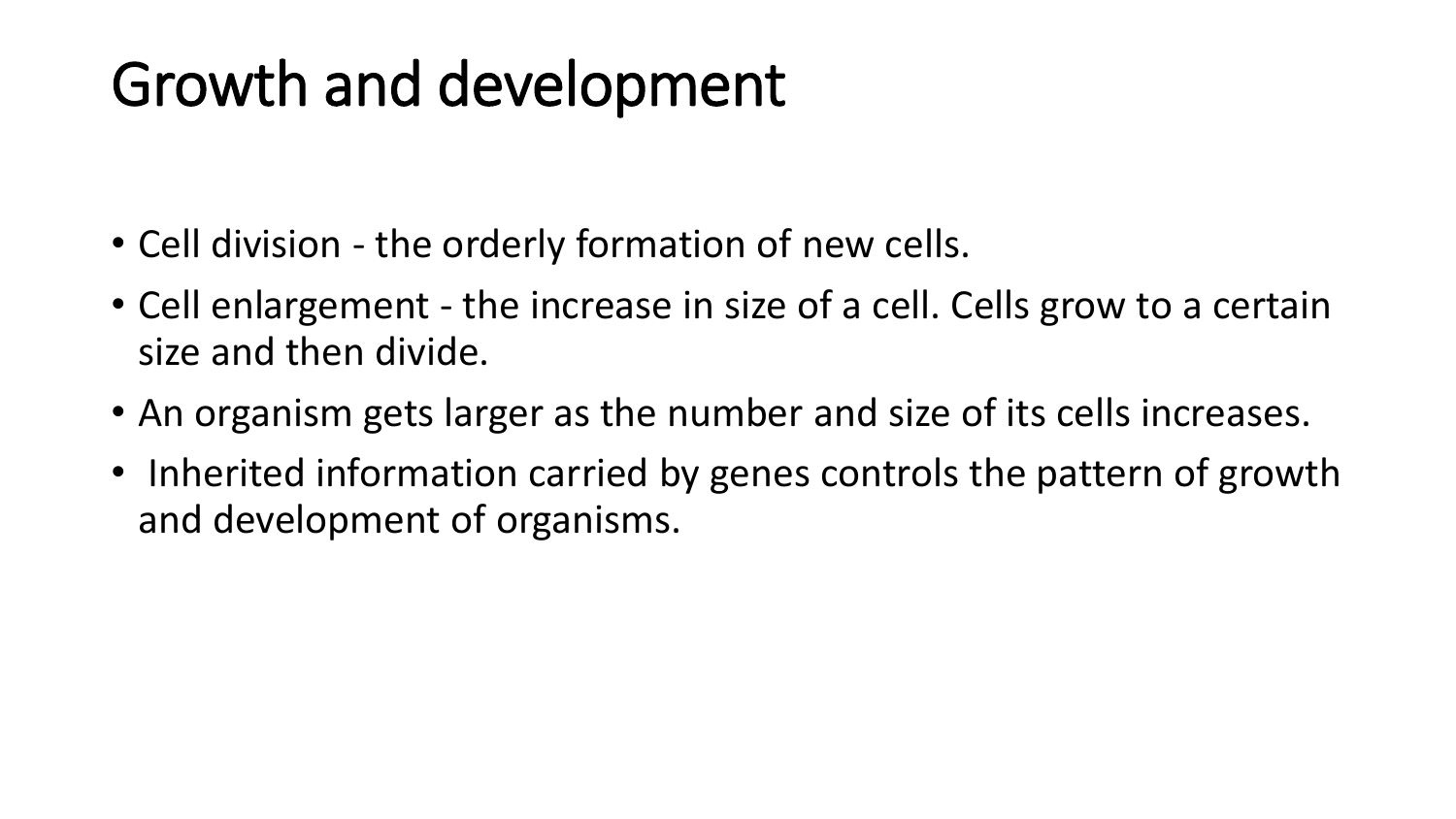# Irritability and coordination

- What is irritability ?
	- The excitatory ability that living organisms have, to respond to changes in their environment
- What is coordination?
	- The ability to use different parts of the body together smoothly and efficiently.
- This is needed to maintain internal environment in an optimum condition – Homeostasis; and also to regulate the activities of the body. Explain giving suitable example.
- The regulation of blood flow through the blood vessels of the ears of some mammals (e.g. Elephant) helps to maintain a constant body temperature by adjusting heat exchange with the surrounding air.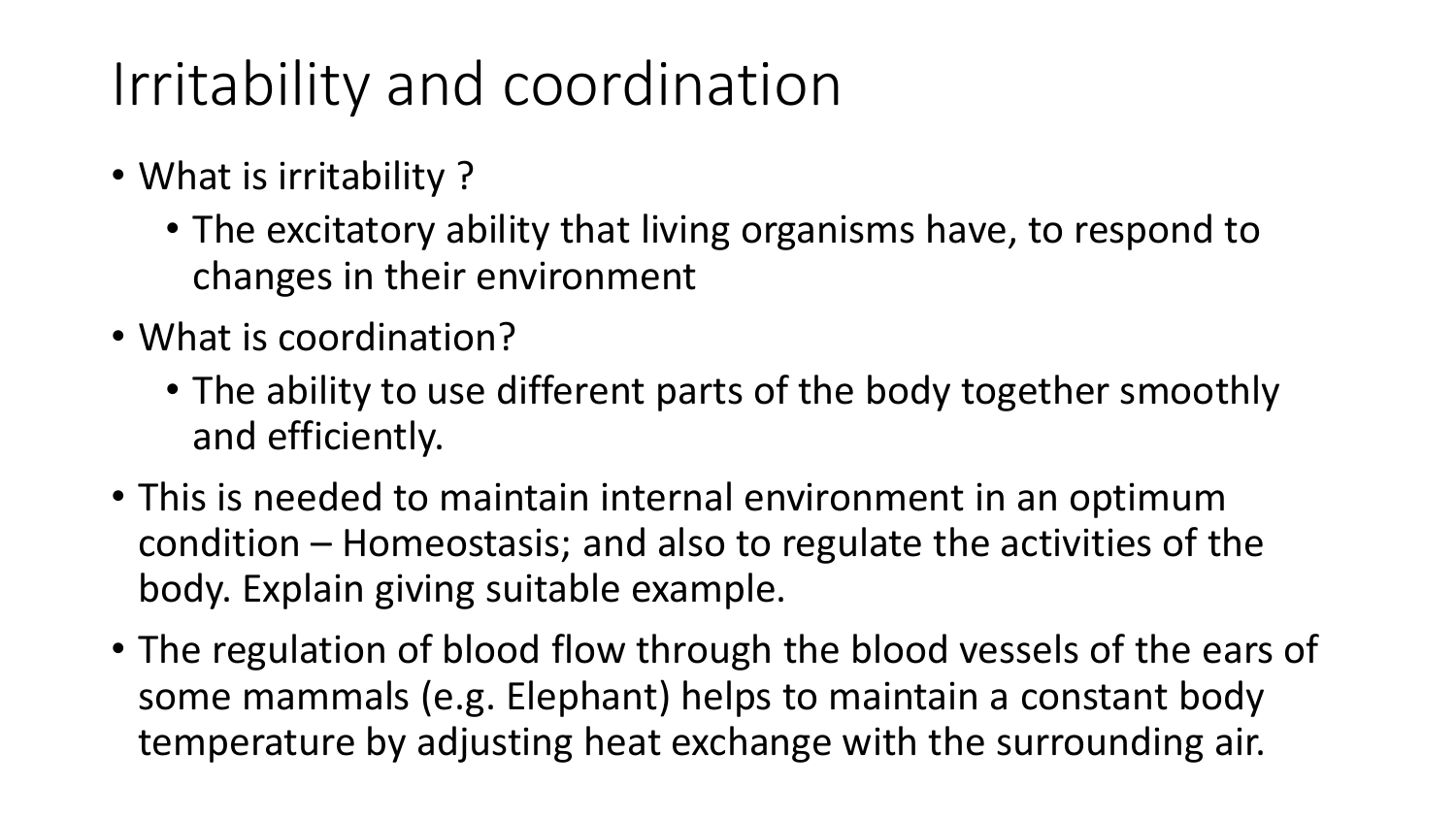# Adaptation

- Camouflaging of the animal in its environment. Give some local examples; Show pictures.
- Adaptation predatory life leopard, Tuna
- Adaptation to gather food and ingest Elephant
- Adaptation to flight -
- Such adaptations evolve over many generations by the reproductive success of those individuals with heritable traits that are best suited to their environments.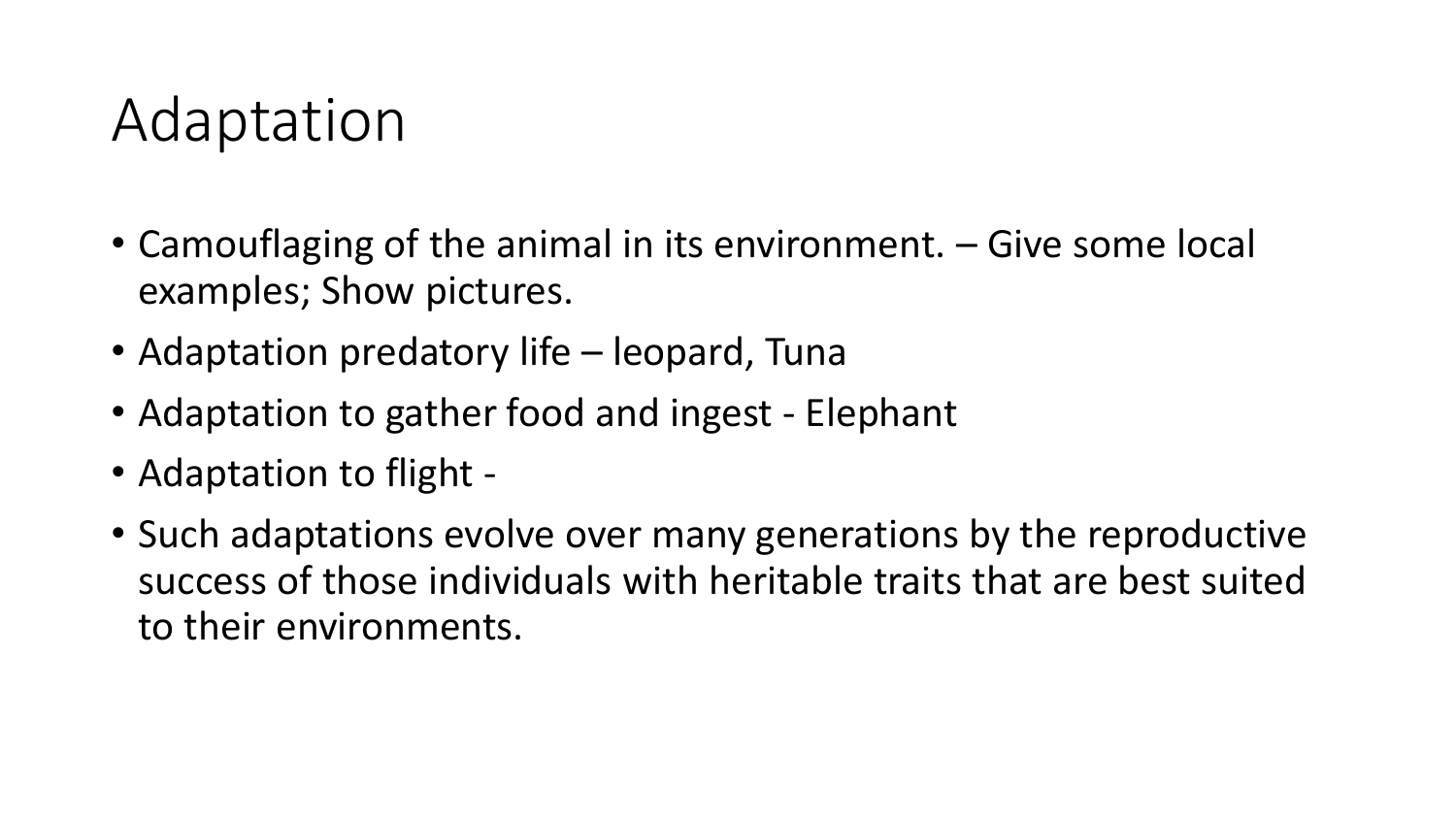# Reproduction

• Ability to produce its own kind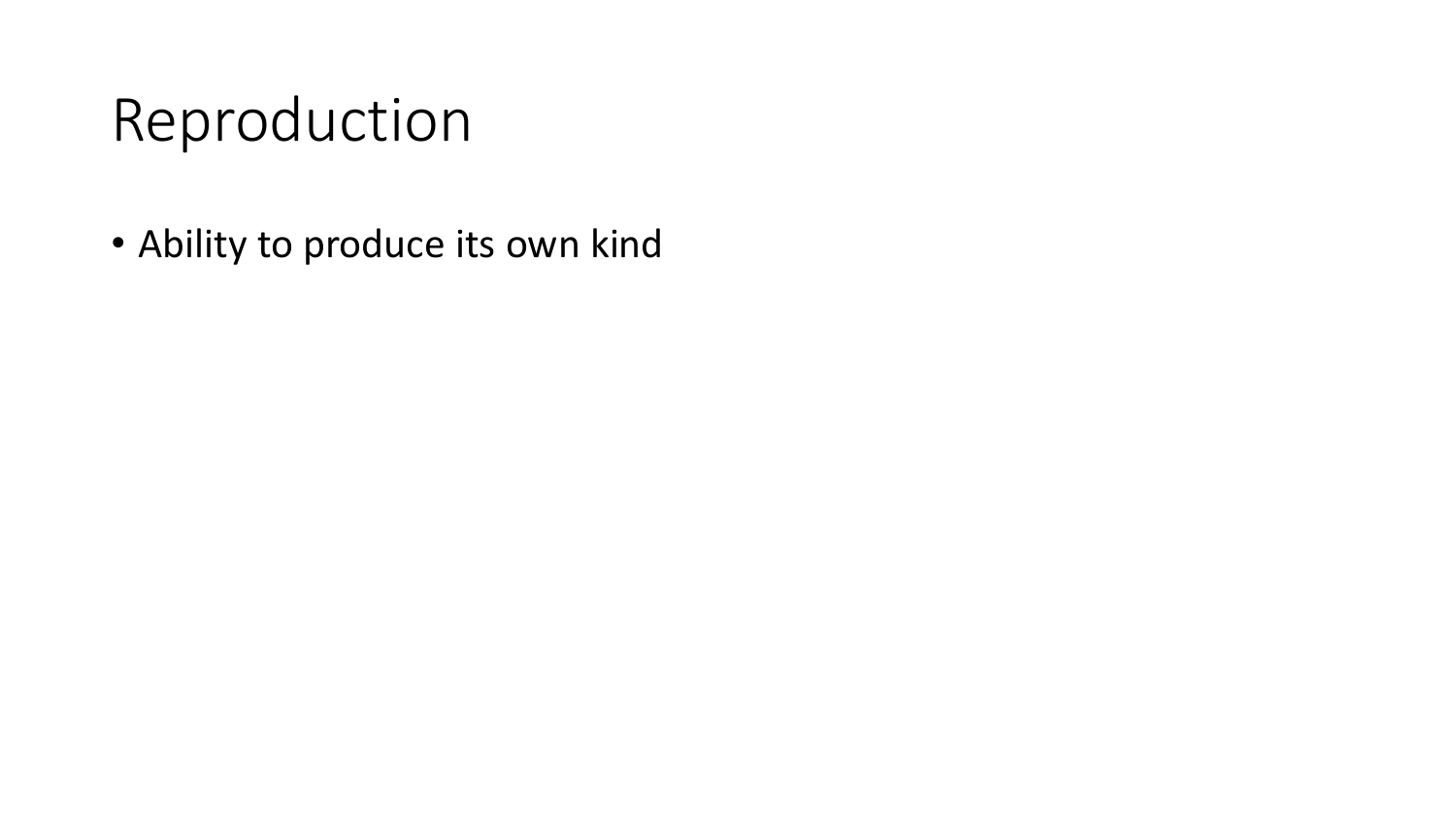# Heredity and Evolution

- Explain
- Heredity: The transmission of traits (genetic characters) from one generation to the next – Explain with examples
- Evolution: Descent with modification; the idea that living species are descendants of ancestral species that were different from the present- day ones; also defined as the change in the genetic composition of a population from generation to generation –Explain with examples